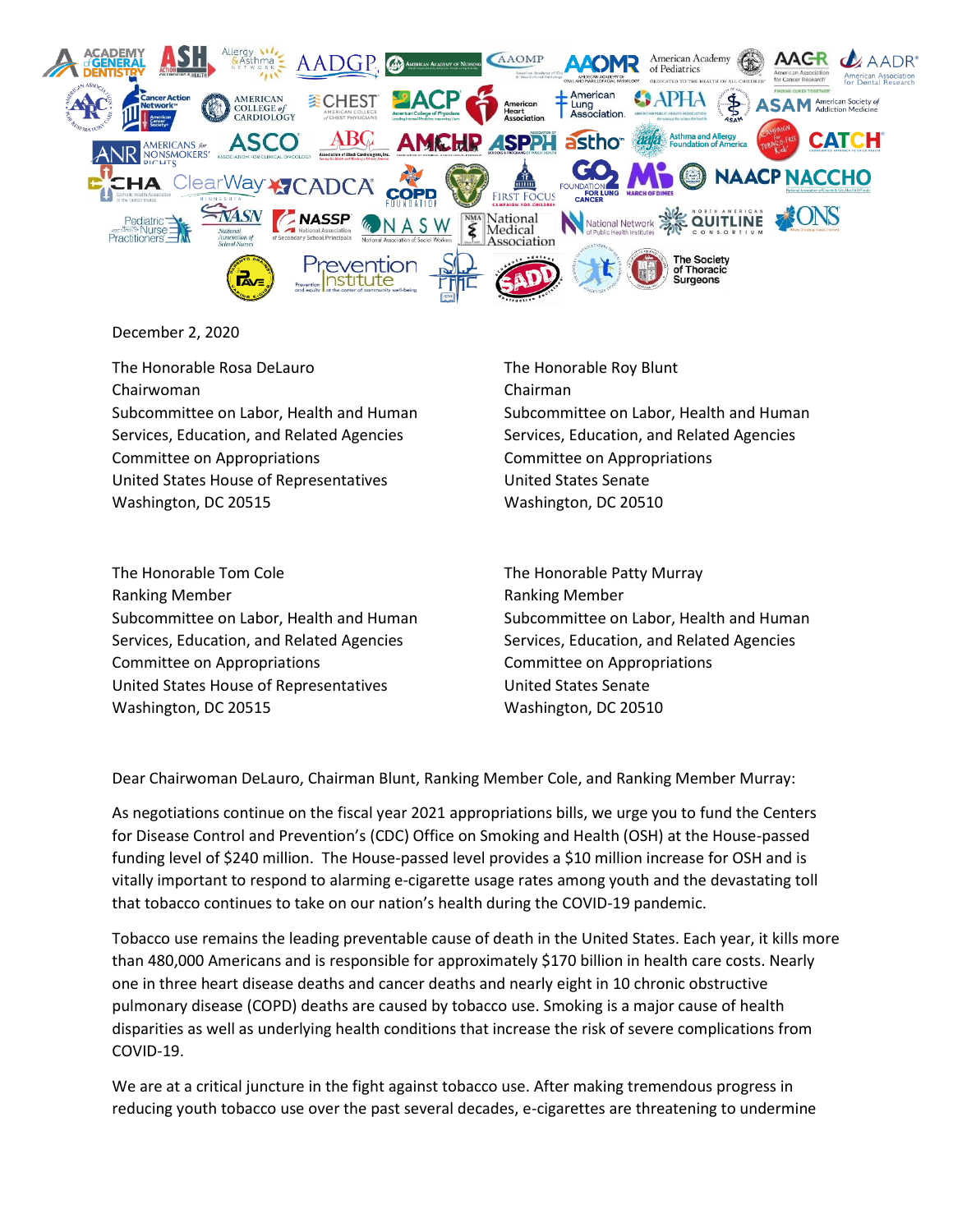declines in youth smoking and overall youth tobacco use. Youth use of electronic cigarettes has skyrocketed in the United States, reaching what the FDA Commissioner and the U.S. Surgeon General have called "epidemic" levels.

The 2020 National Youth Tobacco Survey (NYTS) shows that e-cigarette use remains unacceptably high with nearly 1 in 5 high school students and 3.6 million kids altogether using e-cigarettes. While ecigarette use declined from a record high in 2019, youth use has been a significant public health concern since 2014, when e-cigarettes became the most popular tobacco product among youth. The risks are also becoming more clear. In 2020, 38.9 percent of all high school e-cigarette users used e-cigarettes on 20 or more days a month, a sign that youth are addicted or at risk of addiction.

OSH has a vital role to play in addressing this serious public health problem. OSH provides grants to states and territories to support tobacco prevention and cessation programs, runs a highly successful national media campaign called Tips from Former Smokers (Tips), conducts research on tobacco use, and develops best practices for reducing it. Additional resources will allow OSH to address the new threat to public health posed by alarmingly high rates of youth e-cigarette use while continuing to prevent and reduce other forms of tobacco use. With additional resources:

- CDC could effectively respond to the youth e-cigarette epidemic, including providing more resources to state and local health departments; educating youth, parents, health professionals and others about these products and the harms associated with their use; and identifying evidence-based strategies to protect kids.
- CDC could expand a program that we know works: the Tips media campaign. From 2012 through 2018, CDC estimates that more than 16.4 million people who smoke attempted to quit and approximately one million quit for good because of the Tips campaign. Increasing the number of weeks Tips is on the air each year and the frequency with which ads are run will help even more smokers to quit.
- CDC could strengthen efforts to assist groups disproportionately harmed by tobacco products. Despite the progress made in reducing tobacco use, certain populations and regions of the country continue to suffer substantially higher rates of tobacco use and tobacco-related disease and premature death. Targeted assistance would help address these disparities.

As you finalize appropriations legislation for fiscal year 2021, we urge you to fund OSH at the Housepassed funding level of \$240 million.

Sincerely,

| Academy of General Dentistry              | American Academy of Oral and Maxillofacial              |
|-------------------------------------------|---------------------------------------------------------|
| Action on Smoking & Health                | Pathology                                               |
| Allergy & Asthma Network                  | American Academy of Oral and Maxillofacial<br>Radiology |
| American Academy of Dental Group Practice | <b>American Academy of Pediatrics</b>                   |
| American Academy of Nursing               |                                                         |